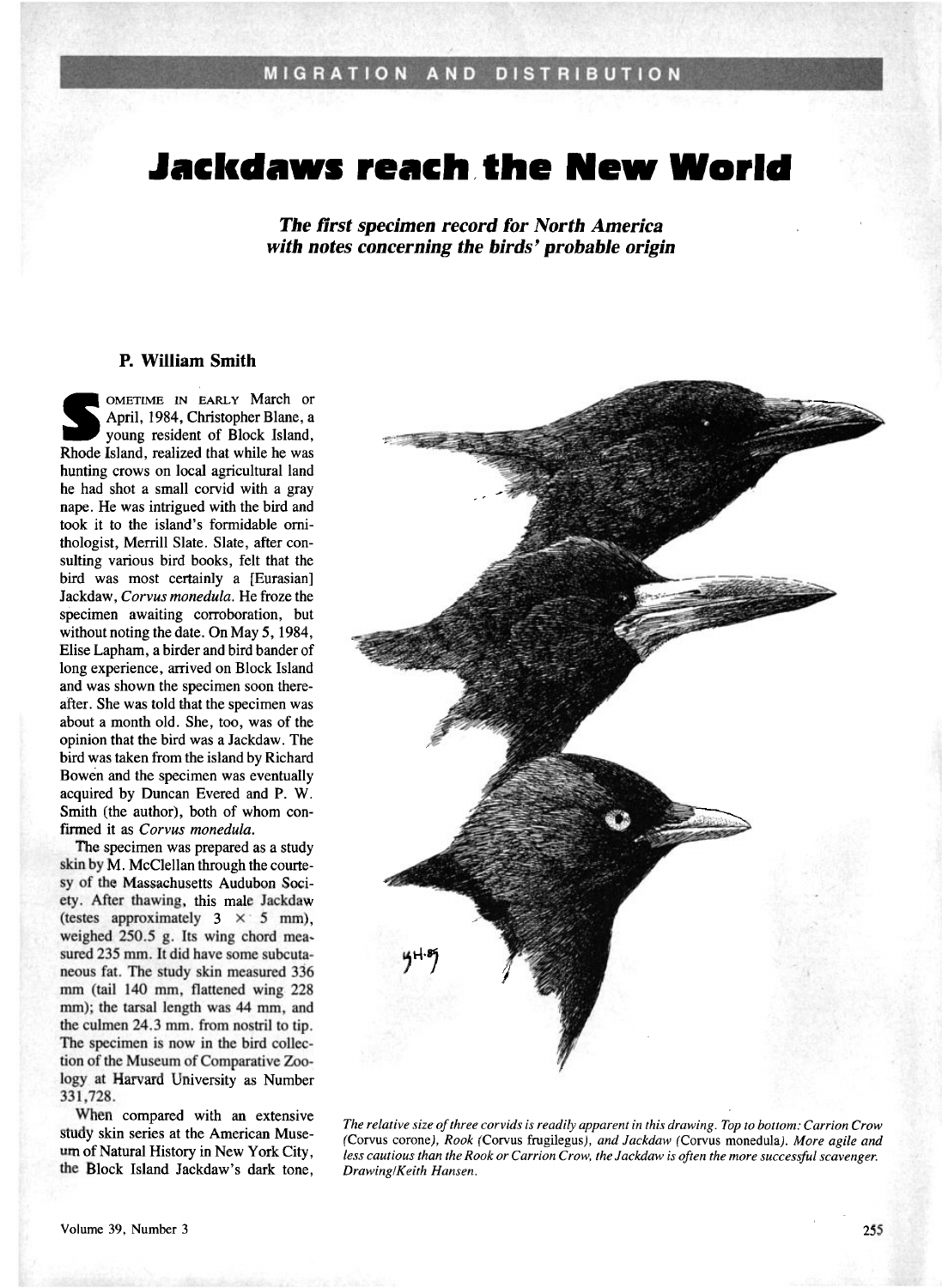**lacking any hint of white on the feathers of the sides of the lower neck, indicated that this individual was of the West European race, Corvus monedula spermologus. Its mainly dull brown greater wing coverts and secondaries, only a few feathers of which showed metallic green or purple, indicated that this bird was in its first alternate plumage while retaining some juvenal feathers (based on Svensson, 1984).** 

**In the spring and summer of 1984 there were records of nine Jackdaws occurring on coastal islands in northeastern North America (Table 1, Fig. 1). The first individual reported was present on Nantucket Island, Massachusetts, from December 31, 1983 on, and was probably present from at least November 28, 1982 (S. Perkins and R. Stymeist, pers. comm.). None of the other eight sightings, including the Block Island specimen discussed here, was found before late March, 1984. One of those found on Miquelon Island, France (overseas) on March 23, appeared exhausted, suggesting a recent long-distance flight (A. Desbrosse and R. Etcheberry, ms). Additional evidence supporting the long distance theory was the fact that that bird was picked up and handled by a child.** 

**•œ Ro¾^l• MEXEOROI•OaiC^L Soci-ety Weather Log for March, 1984, showed that an intense low pressure system formed near lceland about March 18, and subsequently blanketed the North Atlantic for several days (in Weather 39:5 [1984]). Elkins (1983), discussed how easterly winds between low pressure systems (such as these) and high pressure areas extending south from the North Pole are directed from northern Europe toward Iceland, southern Greenland, eastern Canada, and the northeastern United States. This occurs most frequently between late autumn and early spring. B agg (1967) explained how these conditions can cause east-west trans-Atlantic displacement when they occur in conjunction with birds' normal movements in Europe. Bagg used east-west displacement of Nothem Lapwings, Vanellus vanellus, as a typical example.** 

**Jackdaws in Europe have become increasingly numerous in modem times. They have spread northwest into Scotland, first breeding there during this century (Parslow, 1967). Many from the Eurasian interior and Scandinavia migrate west in order to winter in the milder climate of coastal Europe (Busse, 1969).** 



**A Common Crow, Corvus brachyrhynchos (top), and a Jackdaw fly over Block Island. The asterisk in the upper-right-hand corner of the map indicates where the first North American Jackdaw specimen to reach our shores was collected. Drawing/Keith Hansen.** 

**Movements through Germany peak during a short period in mid-to-late October and flocks often include other corvids, i.e., Rooks, Corvus frugilegus (Waterhouse, 1949). Flocks of Jackdaws arrive in Britain in late October and disperse to winter in agricultural areas (Bannerman & Lodge, 1953). In autumn 1983, there was an especially large and out-of-place assemblage of thousands on the Isles of Scilly, off the southwest coast of Britain, on October 23-24 (Brit. Birds 77:40 [1984]). Continental Jackdaws begin to form migratory flocks in late February and have mostly departed Britain by late April (Bannerman & Lodge, 1953). Waterhouse (1949) found that the peak of the return flight through central Germany occurs in late March.** 

**In recent years, migrating Jackdaws have been noted after being displaced over the North Atlantic. October 18, 1975, a flock of 20 reached the British weathership on Ocean Station Lima at 57øN, 20øW, approximately 400 miles south of Iceland (Sea Swallow 26:18 [1977]). In late October and early November, 1976, 42 Jackdaws, three Rooks, and three Carrion Crows, Corvus corone, were reported from two commercial ships 140 to 200 miles southwest of Ireland (Sea Swallow 27:26 [1978]). In the same autumns there were major influxes of Jackdaws into Iceland (Nielsen 1979). At least 58 were recorded there in those years; the only previous incursion of any magnitude had involved about 20 individuals in autumn 1952. European**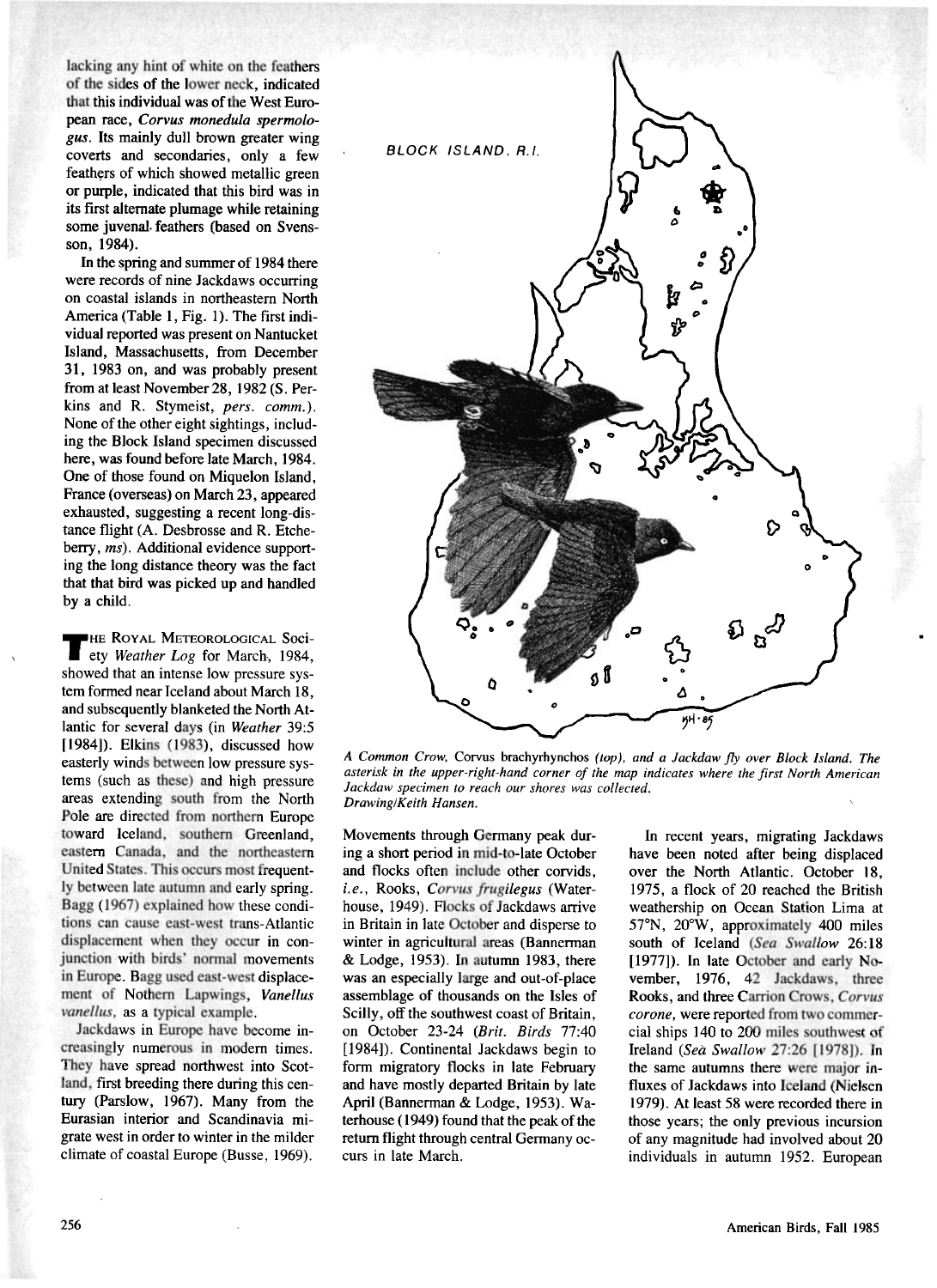

North American locations of Jackdaws reported during 1984 through October 1: (A) Block Island, **Rhode Island:**  $41^{\circ}10'$  **N,**  $71^{\circ}35'$  **W (B) Nantucket Island, Massachusetts:**  $41^{\circ}15'$  **N,**  $70^{\circ}00'$  **W (C)** Brier Island, Nova Scotia: 44°15' N, 66°20' W (D) Bon Portage Island, Nova Scotia: 43°30' N, **65o45 ' W (E) Miquelon Island, France (overseas): 47005 ' N, 56o25 ' W.** 

**Table 1. Jackdaws Reported in North America During 1984 Through 1 October.** 

|         | Bird $#$ Map Location                                 | Dates                                         | Authority and Notes                                                                                                                                         |
|---------|-------------------------------------------------------|-----------------------------------------------|-------------------------------------------------------------------------------------------------------------------------------------------------------------|
| 1       | Siasconset,<br>Nantucket I.,<br>$MA$ (B)              | From December<br>31, 1983                     | Bird Obs. East. Mass. 12:102 (1984).<br>Probably the same individual present in<br>same location November 28, 1982-April 4,<br>1983.                        |
| $2 - 4$ | Miquelon I.,<br><b>French Overseas</b><br>Dept. $(E)$ | March 23-April 6<br>and from July 18,<br>1984 | A. Desbrosse and R. Etcheberry ( <i>ms</i> ).<br>Birds found July 18 were presumed to be<br>the same as those seen earlier. cf. Am. Birds<br>38:886 [1984]. |
| 5       | Block I., $RI(A)$                                     | Early April, 1984                             | Specimen to MCZ (this paper).                                                                                                                               |
| 6       | Brier I.,<br>Nova Scotia (C)                          | May 6, 1984                                   | Nova Scotia Birds 26[3]:16 (1984).<br>Published photo.                                                                                                      |
| 7       | Bon Portage I.,<br>Nova Scotia (D)                    | May 20–24, 1984                               | McLaren, I. A. (1985). Nova Scotia Birds<br>27[1]:56.                                                                                                       |
| 8       | Siasconset,<br>Nantucket I.,<br>$MA$ $(B)$            | From July 9, 1984                             | Bird Obs. East. Mass. 12:294 (1984).<br>Another individual seen with No. 1 above;<br>possibly present earlier.                                              |
| 9       | Miquelon I.,<br>French Overseas<br>Dept. $(E)$        | From July 18, 1984                            | A fourth individual found when Nos. 2-4<br>were rediscovered (Desbrosse and<br>Etcheberry, ms).                                                             |

**weather systems in October, 1975, were particularly conducive to east-to-west bird movement and resulted in the displacement of many other species (Baker 1977).** 

**Between 1950 and 1979, Jackdaws arrived in Iceland in about as many springs as autumns (30%), primarily from March to early May (Nielsen 1979). The greatest number in a single spring appeared in 1972, when six individuals were found One of those (Icelandic Museum of Natural History Number RM 5957), shot in March, was an adult female of the race spermologus. Individuals from the 1975 and 1976 autumn incursions remained in Iceland over the summer of 1977, built two nests, but did not lay eggs. As of the early 1980s, the species had not successfully colonized Iceland.** 

**IHE STATUS OF THE Jackdaw in North America was uncertain before the 1984 appearances. There is a published account of one photographed at Ft Myers, Florida, in the winter of 1962- 1963, which was thought to have been an escaped cagebird (Aud. Field Notes 17:322 [1963]). The origin of one widely observed on Nantucket Island in the winter of 1982-1983 was also questioned (Bird Obs. East. Mass. 11:49 [1983]), and its habits and movements were not systematically followed (Table 1). However its discovery in late November, 1982, did in fact coincide with the appearance of four individuals in Iceland during that month (Bliki 3:41-42 [1984]) It was the first influx of Jackdaws in Iceland in autumn since 1976, other than a single individual in1978. There is also an anecdotal report of this species appearance earlier in Nova Scotia, probably in spring 1983 (I. McLaren, in litt.).** 

**According to T. P. Inskipp of the British Wildlife Trade Management Unit (pers. comm.), countries in Western Europe have not allowed commercial trade in their native wild avifauna for many years. Because of various wildlife laws, e.g. the Convention on International Trade in Endangered Species (CITES), signed by both the United States and Canada in 1975, bird importation into North America is now closely monitored and regulated and penalties for non-compliance are severe (Fuller, 1983). While personally-owned or captive-bred Jackdaws, or ones obtained for bona fide scientific purposes, might be brought into the United States legally, there are no records of any Jackdaws being imported**